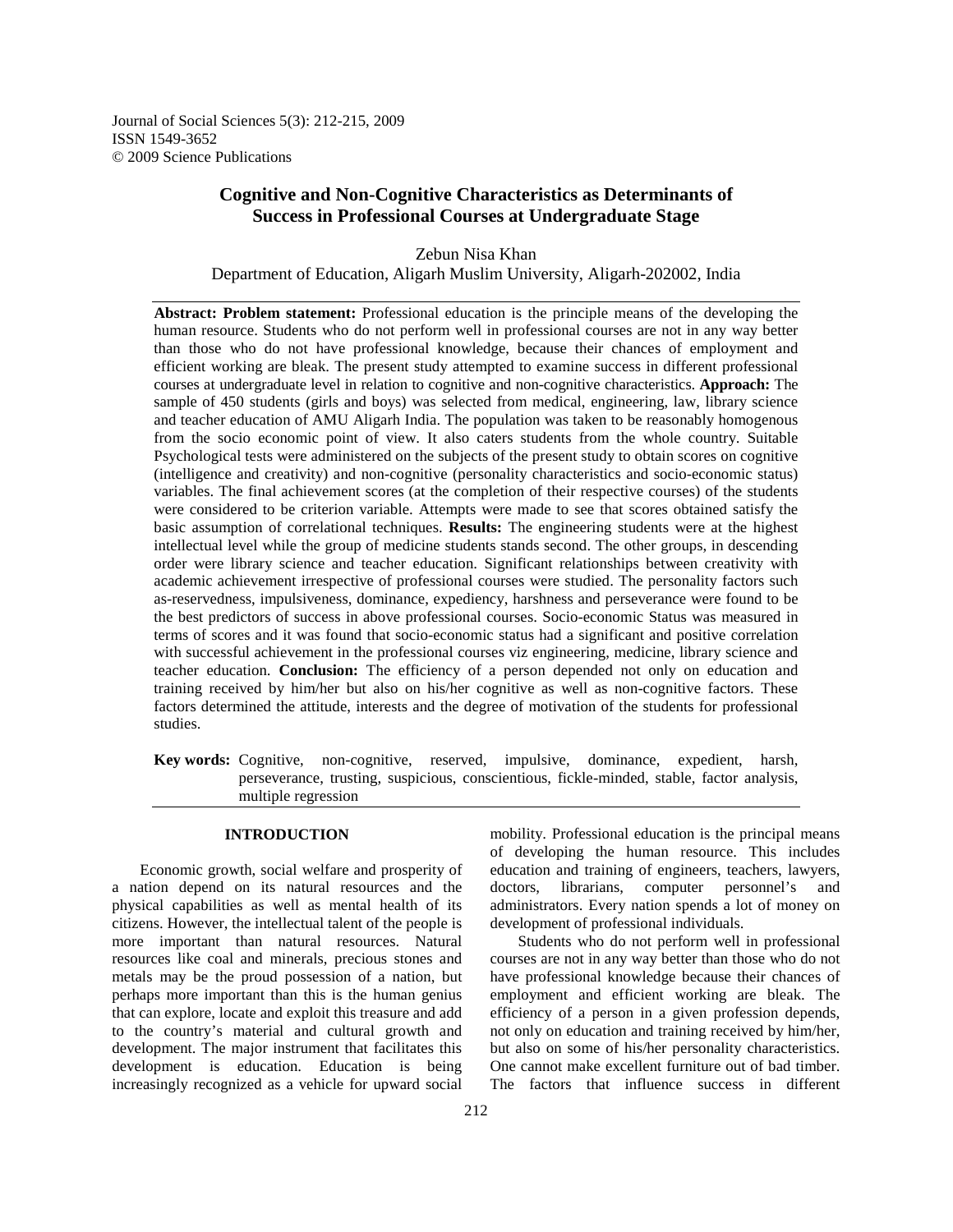professional courses may include cognitive abilities like-intelligence and creativity; personality traits like confidence, adjustment, level of aspiration, perseverance, conscientiousness and other variables such as socio-economic status of the family. These factors determine the attitudes, interests and the degree of motivation of the students for professional studies.

 Prior to the implementation of 10+2 pattern of school education, diversification of courses in terms of professional and academic started at the age of 13+ when student entered college. The students at this age are not mature enough to take important decisions about their future career. Moreover, their talents and aptitudes are not likely to have crystallized fully at this age to enable them to take judicious decisions in this regard. Due to forces of market economy, professional courses in the institutions of higher learning have acquired significant social recognition and prestige. After passing senior secondary examination, most of the students appear in competitive tests for admission to various professional courses, but due to availability of limited number of seats many of them do not find a place in such courses and consequently, have to join academic courses. Now, the basic question is: "What are the factors associated with success in professional courses?" If an answer to this question were found, it would be possible to guide students to prepare better for competitive admission tests. Through the proposed study, the investigator has attempted to seek answer to this question. This will help to identify factors associated with success in professional courses. It is imperative that only those students should be admitted to specific professional courses at the undergraduate level, which have requisite ability and motivation to complete those courses successfully.

 The research studies undertaken so far have been concerned with different aspects of the problem in isolation instead of looking at the problem as a whole. Most of the investigators in this field have studied the impact of different psychological and physiological factors in academic and professional performance of students. There is hardly any study, which has investigated into the role of combined correlates of success in professional courses at the undergraduate level. The study reported here was aimed at achieving this goal.

**Objectives:** In specific terms the present study was planned to achieve the following objectives:

To study the prognostic value of components of intelligence and creativity (cognitive variables) for success in professional courses

- To study the prognostic value of personality traits and socio-economic status (non-cognitive) for success in professional courses
- To analyze the inter correlation matrix obtained by correlating predictor variables and the criterion of success (Final achievement scores in professional courses) in order to arrive at smaller number of significant factors explaining the criterion variable
- To investigate the gender differences in variables which potentially predict the performance of students in professional courses

# **MATERIALS AND METHODS**

 A representative sample of 450 students including both boys and girls studying in Medicine, Engineering, Law, Library Science and Teacher Education were selected. Selection of adequate research tools is the most important part of a research. Suitable measures of intelligence, creativity, personality dimensions and socio-economic status were administered to a sample of students studying in aforementioned professional courses. In all, the study involved four predictor variable and one criterion variable.

### **Predictor measures:**

- Cognitive variables: Intelligence: Indian Adaptation of Psychological Examination of American Council of Education
- Creativity: Test of Creativity constructed on the basis of Torrence Test of Creativity

## **Non cognitive variables:**

- Personality: Personality Inventory by Rani
- Socio-economic Status: Verma and Saxena's Socio Economic Index

**Criterion measure:** The Final achievement of the students of Medicine, Engineering, Law, Library Science and Teacher Education at the completion of their respective courses was culled out from the records of the concerned Faculties of Aligarh Muslim University Aligarh India.

**Statistical treatment and analysis of data:** The study was planned to identify cognitive and non-cognitive variables as determinants of performance in professional courses at the undergraduate level on the basis of extensive study of previous research and theoretical rationale. The variables were measured by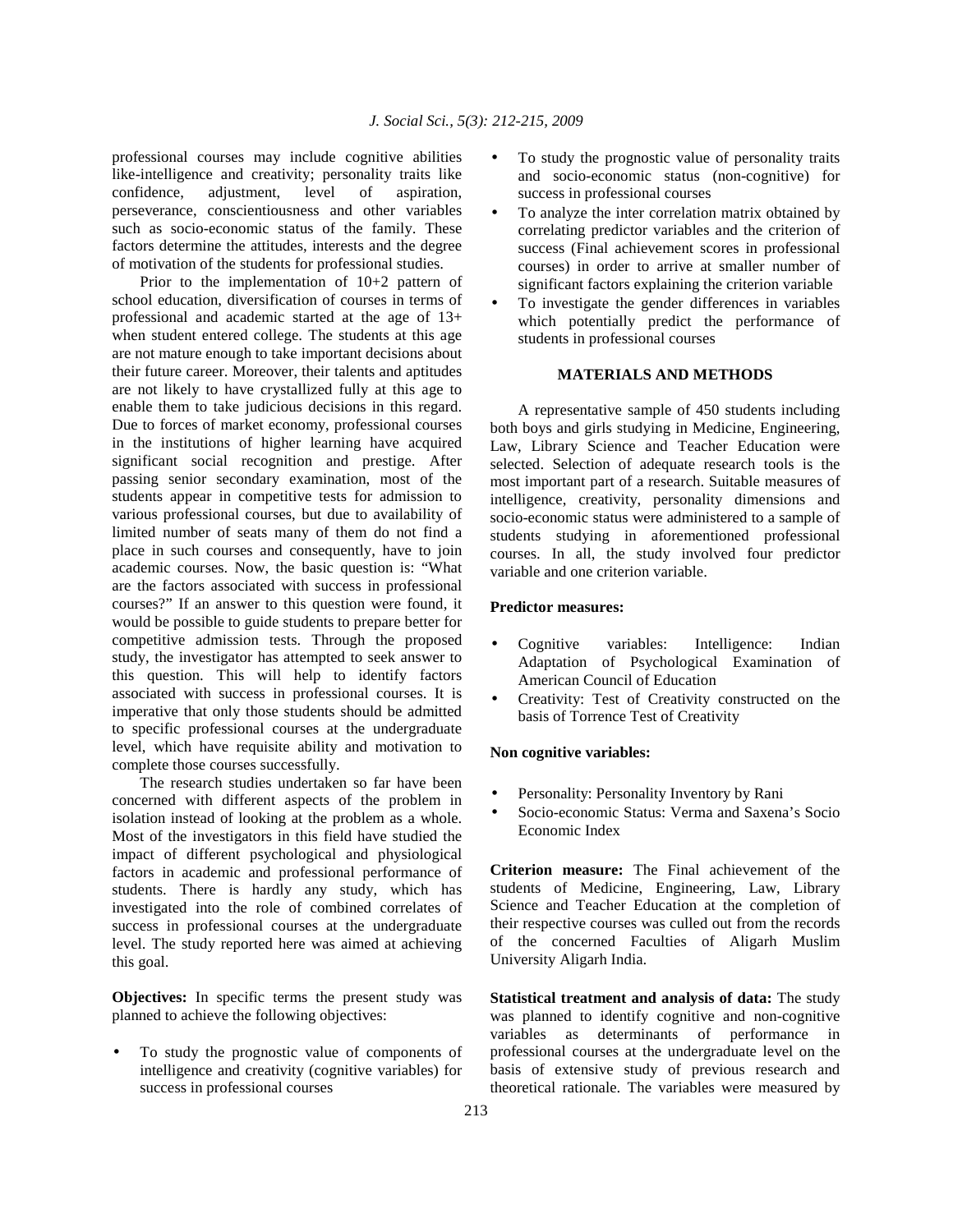using suitable psychological tests. The data were analyzed by employing the Factor Analysis techniques.

 Coefficients of correlation among different variables including the final achievement scores were computed. The correlation matrix so obtained was factor analyzed by using Principal Axis Method. The extracted factors were rotated using the Varimox Criterion of Simple Structure. A factor loading of 0.30 and above was considered significant for a particular factor. The facility of computer was employed to compute coefficient of correlation and factor loading. The inter correlation matrix so obtained was factor analyzed in order to arrive at smaller number of variable suitable for predicting success of students in different professional courses. The factors obtained were interpreted in the light of connation of variable getting high loading on different factors and can be used to predict future performance in all selected professional courses with the help of selected predictor variables. These results would go a long way in guiding students preparing for competitive tests and in making career choice and could help to predict the performance of an individual student in future.

#### **RESULTS**

 The present study has come out with the following main findings with reference to relationship between Intelligence and Academic achievement of<br>aforementioned professional courses at the aforementioned professional courses at the undergraduate level:

- The students of Engineering and Medical possessed a higher level of Verbal intelligence than those of Teacher Education, Law and Library Science
- The students of Engineering, Medical, Teacher Education. Law and Library Science possessed a higher level of Non-verbal intelligence
- Creativity is very important aspect of the intellect. A significant relationship was found between creativity (originality, flexibility and fluency) with academic achievement irrespective of Professional courses studied

 The following personality factors were found to be the best predictors of success in professional courses noted against each:

- Reservedness: Engineering, Teaching, Law and Medical
- Impulsiveness: Engineering, Teaching Education, Law and Library Science

|  | Table 1: Comparison by gender |  |
|--|-------------------------------|--|
|  |                               |  |

| Table 1. Comparison by genuer |                       |  |
|-------------------------------|-----------------------|--|
| High achieving boys           | High achieving girls  |  |
| Impulsive                     | Stable                |  |
| Suspicious                    | Trusting              |  |
| Expedient                     | Persevering           |  |
| Fickle minded                 | Conscientious         |  |
| Belongs to low                | Belongs to high       |  |
| Socio-economic status         | Socio-economic status |  |

- Dominance: Engineering, Teaching Education, Law and Library Science
- Expediency: Engineering, Law, Library Science and Medical
- Harshness: Engineering, Teaching Education, Law and Library Science
- Perseverance: Engineering, Teaching Education, Law and Medical

 It was found that socio-economic status had a significant and positive correlation with successful achievement in the aforementioned professional courses viz; Engineering, Medical, Library Science, Teacher Education and Law.

 The present study has come out with the following sex difference regarding high achieving girls and boys (Table 1).

# **DISCUSSION**

 Success in professional courses is dependent upon intelligence as well as other personal factors. Intelligence determines what the person can do and the other factors determine what the person will do. Mathur<sup>[12]</sup> attempted to investigate into the level of intelligence of students selected for admission to four professional courses-Engineering, Medicine, Law and Teachers Training. He administered American Council of Education Test of Intelligence to students selected for admission to the above mentioned courses and found an overall difference of approximately 10 points from Engineering to Teaching in that order. The differences between all the groups, except that between Law and Training, were statistically significant.  $Khan<sup>[3,5,9]</sup>$ , also concluded that intelligence is significantly and positively related to success in the academic as well as professional courses.

 It is generally believed that creative children are too much involve in their creative Endeavour and generally do not excel in academic/professional courses. This myth has however been belied by the pioneering study of Getzel and Jackson<sup>[4]</sup> who found that the lack of conformity with the popular view is perhaps the cause of the fact that to be creative one must have high level of intelligence.  $Passi^{[7,9,10,12]}$ ,